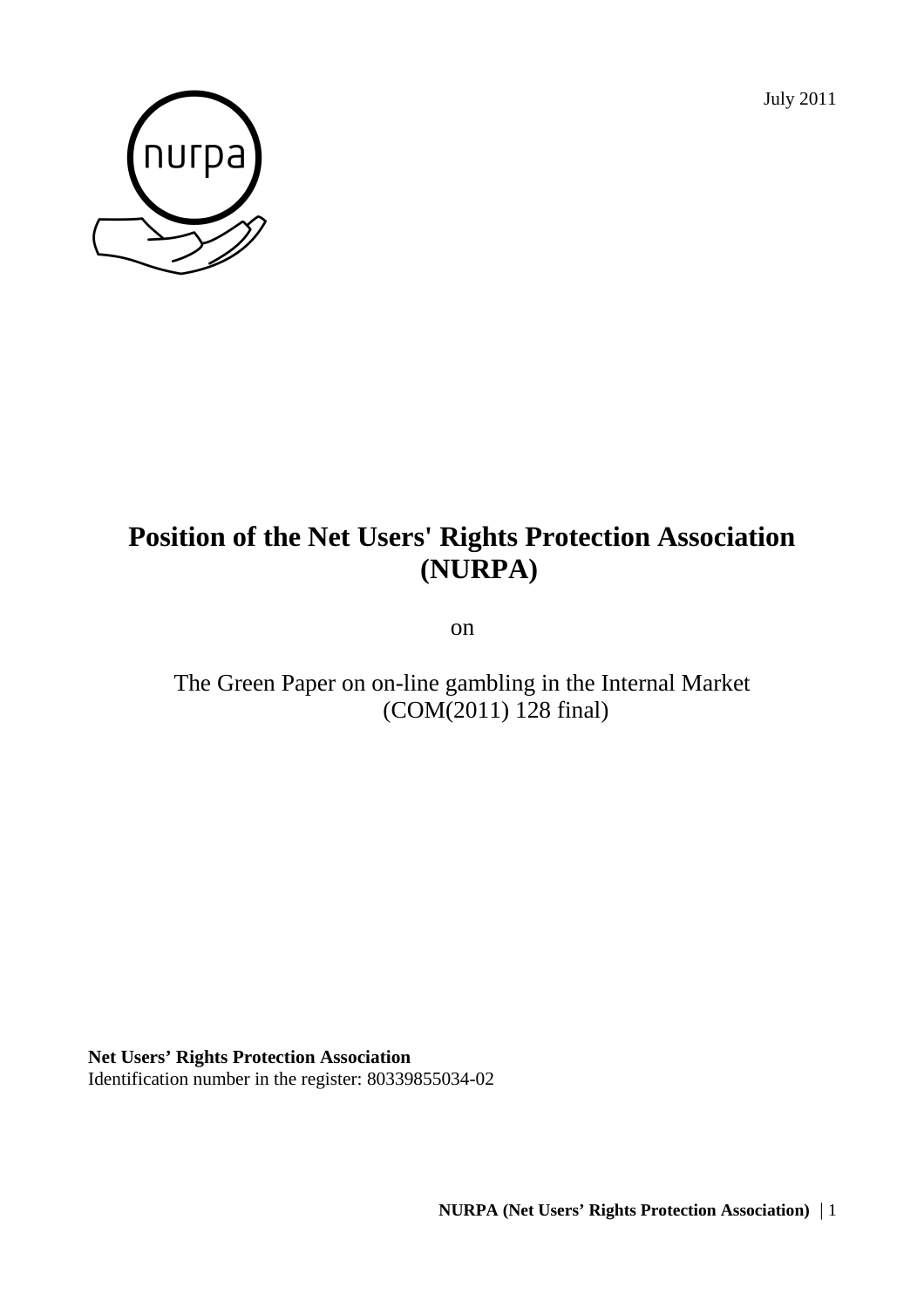#### **Introduction**

The Net Users' Rights Protection Association (NURPA) highly appreciates the opportunity to comment on the European Commission's Green paper on online gambling in the Internal Market COM(2011) 128 final (the 'Green paper').

The NURPA is a Belgian advocacy group which promotes and protects digital rights and the founding principles of the Internet. Since technologies increasingly influence our lives as citizens, consumers, artists and professionals, the NURPA defends fundamental rights and freedoms in the networked world wherever they might come under attack. As a non-profit organization, the NURPA is dedicated to the protection of privacy, digital rights and civil liberties.

This submission does not address all the points raised in the Commission's Green Paper. Rather, it is limited to the issues of payment blocking and liability regimes for Internet Service Providers (section 2.4).

In short, the NURPA concludes as follows:

- The methods proposed by the Commission in section 2.4 of the Green paper to limit access to gambling services on the Internet are not effective;
- The proposed measures are disproportionate and unnecessary and therefore violate fundamental rights;
- The proposed measures carry unintended consequences;
- The proposed measures are therefore not appropriate for a regulation in the field of online gambling.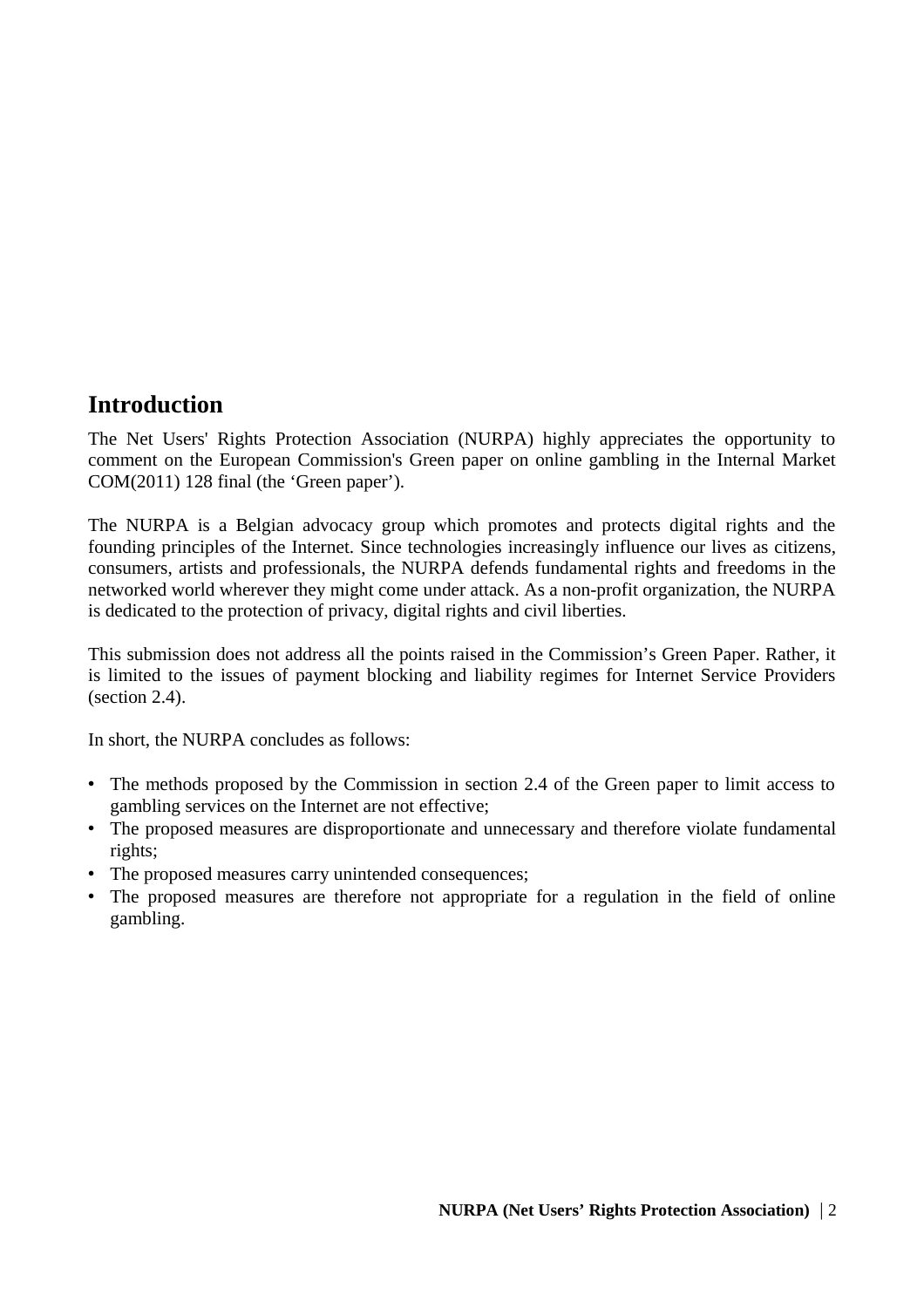The NURPA supports the Commission's goal to address the problems of gambling addiction and fraud, to oppose the development of black markets and to regulate in the field of 'grey' markets. In principle, the NURPA welcomes the approach of the proposal and presents its comments on the individual questions as follows:

*(50) Are any of the methods mentioned above, or any other technical means, applied at national level to limit access to on-line gambling services or to restrict payment services? Are you aware of any cross-border initiative(s) aimed at enforcing such methods? How do you assess their effectiveness in the field of on-line gambling?*

### **1. Methods applied at national level to limit access to on-line gambling services**

The French government introduced the law 2010-476 in order to block non-homologated gambling sites<sup>1</sup>.This led to the creation of the French online gambling regulation authority Autorité de Régulation des Jeux En Ligne (ARJEL).

On 7 July 2010, the ARJEL requested the blocking of the gambling service StanJames. As a result, on 6 August 2010, the Tribunal de Grande Instance ordered French ISPs to block websites 'by all means'<sup>2</sup>: « blocage du nom de domaine, de l'adresse IP connue, de l'URL, ou par analyse du contenu des messages. » As a result the online gambling website StanJames has been blocked by French ISPs. Almost immediately, a mirror website called Arjel-Stanjames.com was created which redirected French Internet users to the original website StanJames.

In the beginning of 2011, the French regulation authority requested to block another gambling service, 5Dimes. However, seven ISPs (Orange, SFR, Numericable, Free, Bouygues Telecom, Darty Telecom and Auchan Telecom) opposed the request during a hearing at the High Court of Paris. The ISPs considered that web blocking measures are inefficient and would create a dangerous precedent by blocking without a judge's decision<sup>[3](#page-2-2)</sup>.

### **2. Effectiveness of methods**

Despite the lack of an exact definition of 'IP blocking', the NURPA considers that this term is used in the Green paper in order to indicate that a provider restricts the access to a specific IP address.

Furthermore, a first leak of the Commission's Green paper stated itself that blocking is 'technically challenging and costly' and that it will still leave a 'significant' number of illegal sites available <sup>[4](#page-2-3)</sup>.

At a European level, there are many examples of blocking or filtering attempts that were not effective (the following list is not exhaustive):

<span id="page-2-0"></span><sup>1.</sup> http://legifrance.gouv.fr/affichTexte.do?

<span id="page-2-1"></span>cidTexte=JORFTEXT000022204510&fastPos=1&fastReqId=232372637&categorieLien=cid&oldAction=rechTexte 2. http://www.scribd.com/doc/35479988/Ordonnance06082010

<span id="page-2-2"></span><sup>3.</sup> http://www.latribune.fr/technos-medias/medias/20110317trib000608945/les-operateurs-telecoms-arc-boutes-contre-

le-filtrage-des-sites-de-paris-sportifs-illegaux.html

<span id="page-2-3"></span><sup>4.</sup> http://www.statewatch.org/news/2011/jan/eu-com-draft-green-paper-on-internet-gambling.pdf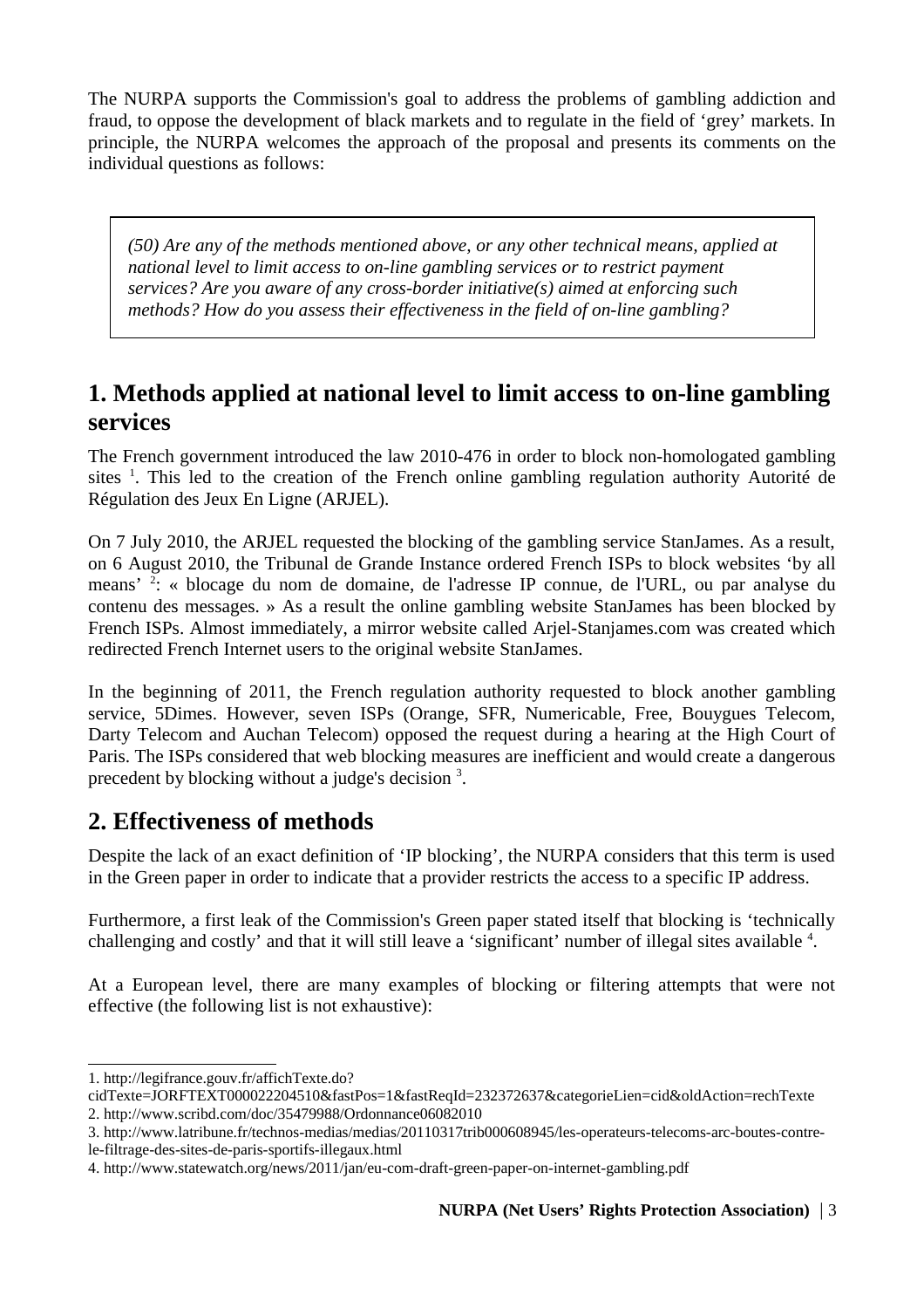- Belgium: Despite the fact that the website 'Stopkinderporno' was blocked in 2009, it remains easily accessible using any circumvention means described below;
- Italy: DNS-filtering was very rapidly circumvented when the authorities decided to block the 'Pirate Bay' website. Only a few days later, the Labaia.org alias was created and the website accessible again;
- France: The 'AAARGH' website is still available under more than ten different addresses albeit the fact that the High Court of Paris ordered its blocking in 200[5](#page-3-0) $5$ ;
- United Kingdom: In 2008, as a result of an attempt to censure some content of the Wikipedia website, the free encyclopedia was totally blocked by mistake to an estimated 95% of residential Internet users during weeks  $6$ ;
- Europe: In 2010, the American government tried to censure WikiLeaks for a couple of months but hundreds of mirrors (websites identical to the original one) quickly appeared <sup>[7](#page-3-2)</sup>

#### **2.1. Domain Name System (DNS) filtering**

DNS in few words : in order to access a website, rather than having to write the full IP address (which is actually the 'location' where the content really is on the worldwide network), it is possible to use a domain name. A domain name is an alias to an IP address, and an IP address can have an unlimited amount of aliases. A domain name looks like http://amnesty.org. To ensure that these aliases work, someone or something has to have a matching table that associates a precise domain name to a specific IP address, these are the DNS Servers. Anybody can install his own DNS Server and use it instead of the one provided by his or her Internet Service Provider (ISP) by default.

The following example assumes that an Internet user wants to visit the web site of Amnesty International, which is located at http://amnesty.org:

**Step 1:** The Internet user opens a web browser and types 'amnesty.org';

**Step 2:** (This step is hidden to the Internet user) The browser asks the DNS servers 'which IP address is associated with amnesty.org ?';

**Step 3:** (This step is hidden to the Internet user) The DNS server checks its matching table and, if a match is found, it answers by giving the associated IP address '195.234.175.160';

**Step 4:** (This step is hidden to the Internet user) The browser contacts the given IP address and tries to access its content.

DNS blocking occurs at **Step 3**. Instead of answering the real IP address which is associated to the given alias, the DNS Server answers with another IP address which is, in most of the cases, owned by a governmental service such as the police.

There are many technical facts that makes DNS filtering (or blocking) inefficient:

First of all, when an alias is blocked, the content remains available through its IP address. If, in the first step of our example, the user types the IP address rather than typing the alias, the steps 2 and 3 will be skipped and the browser will directly contact the right server and ask for content. Therefore, DNS blocking does not work.

%C3%A9cits\_de\_guerre\_et\_d%27holocauste

<span id="page-3-0"></span><sup>5.</sup> https://secure.wikimedia.org/wikipedia/en/wiki/Association\_des\_anciens\_amateurs\_de\_r

<span id="page-3-1"></span><sup>6.</sup> http://en.wikipedia.org/wiki/Wikipedia:Administrators

<sup>%27</sup>\_noticeboard/Major\_UK\_ISPs\_reduced\_to\_using\_2\_IP\_addresses

<span id="page-3-2"></span><sup>7.</sup> https://www.nytimes.com/2010/12/06/world/europe/06wiki.html?\_r=1&hp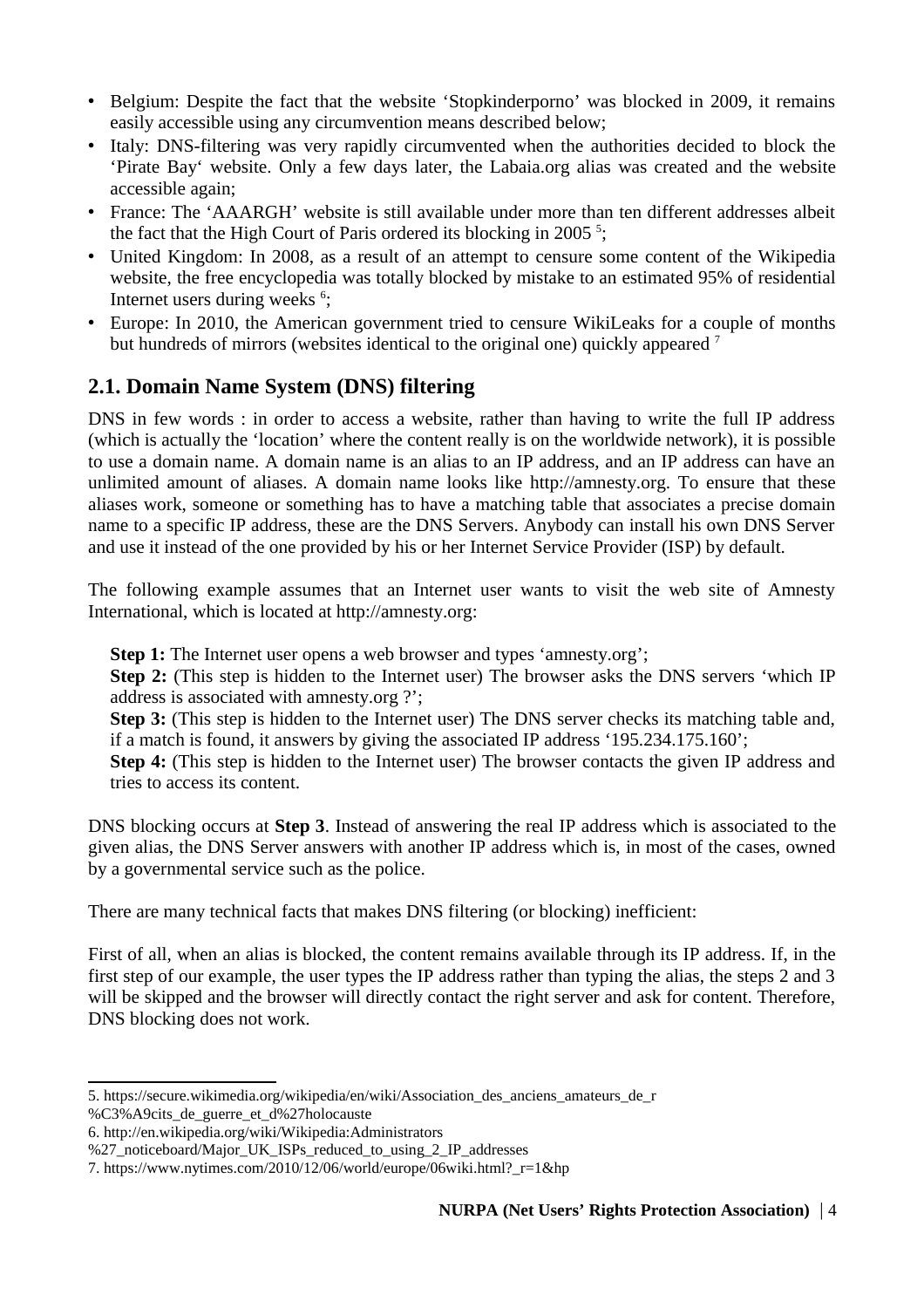Secondly, when an alias is blocked, the content remains available through potential other aliases. As previously said, a website can have an unlimited amount of aliases (domain name), and a domain name may easily cost less than 5 euros a year. So, it would be impossible to block every single domain name since the very low economic cost allows to have a huge amount of aliases. Therefore, DNS blocking does not work.

Thirdly, regardless the existence of aliases or the possibility to access a website using its IP address, no one should have to (and should not be forced by law to do so) use the DNS Servers provided by ones' ISP. It is a known fact that DNS Servers provided by third parties are often faster than the default ones. Moreover, it is common and easy to change DNS Servers to OpenDNS or Google's ones for instance. If, in the Step 2 of our example, one uses a third party DNS Server rather than using ones' ISP default DNS Servers, the answer received is then always the real associated IP adress. Therefore, DNS blocking does not work.

It should be noted that other means (such as VPNs/Tor network, etc.) allow to circumvent DNS filtering, which we will describe below. There again, DNS blocking is made inoperative.

#### **2.2 Internet Protocol (IP) blocking**

IP in few words : in order to access a website, a web browser has to contact the IP adress (which is actually the 'location' where the content really is on the worldwide network) of the server that hosts the specific website. This process is hidden to the Internet user who, in most of the cases, uses an domain name (alias) such as 'amnesty.org'. Aliases exist due to DNS Servers providing matching tables that associate a precise domain name to a specific IP address. An IP address is like an address in a street, it means for instance 'in this street, between the number 40 and 44, there is a building (regardless that it is a house or a skyscraper) with the number 42'. An IP address is associated to one server and may host one or many websites that are not related to each other.

The following example assumes that an Internet user wants to visit the web site of Amnesty International, which is located at http://amnesty.org:

**Step 1:** The Internet user opens a web browser and types the address 'amnesty.org';

**Step 2:** (This step is hidden to the Internet user) The browser asks the DNS servers 'which IP address is associated to amnesty.org ?';

**Step 3:** (This step is hidden to the Internet user) The DNS Server checks its matching table and, if a match is found, it answers by giving the associated IP address '195.234.175.160';

**Step 4:** (This step is hidden to the Internet user) The browser asks the ISP to connect it to this IP address;

**Step 5:** (Tthis step is hidden to the Internet user) The ISP forwards the query to Amnesty International's server via Internet transit services and carriers;

**Step 6 :** (This step is hidden to the Internet user) Amnesty International's server responds by sending data packets to the user's computer and a connection is created.

*For each information exchange between the user's computer and Amnesty International's server, step 5 and 6 are repeated.*

IP blocking occurs at **Step 5**, instead of forwarding user's packets to destination, the ISP checks if the IP address is censored or not and carry the packet or not. If the connexion is dropped, the website or service is not accessible to the user.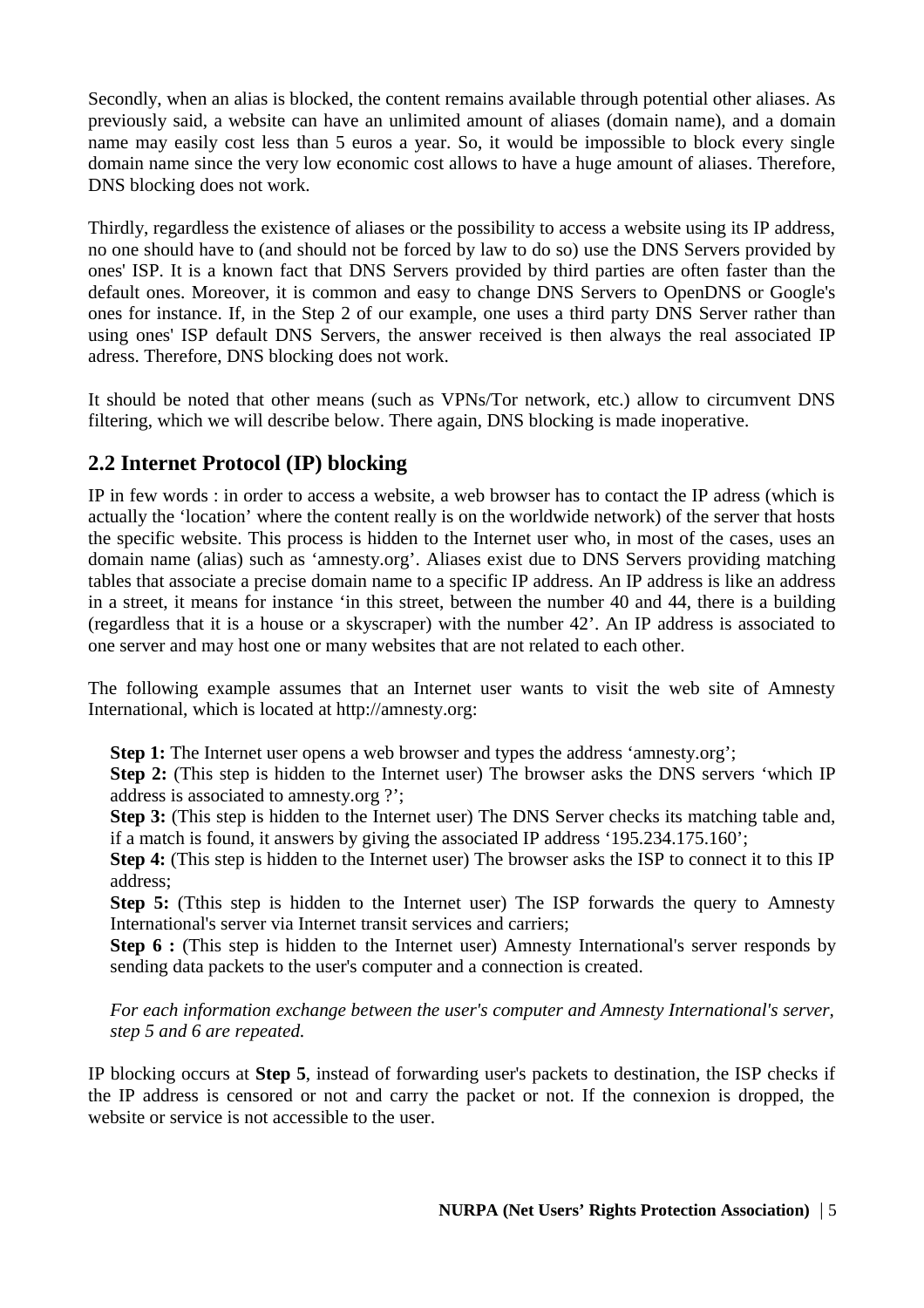There are many simple means for end users and gambling service providers to circumvent IP blocking:

On the end user side, this can be easily achieved by asking a different service (not the ISP) to create the connection, i.e. by using a so-called 'proxy'. In contrast to what is widely believed, not only experts can circumvent filters and blocking: there are many online anonymous proxies, such as http://zend2.com that allow users to simply type in the address of the blocked website in order to access it. The TOR Browser, an anonymity network browser, is another example of a popular tool that is easy to install and that allows Internet users to browse the web without any restrictions. Therefore, IP blocking is not efficient.

Based on the 'proxy' principle (ask someone else than the ISP to forward the connexion), the already widespread use of Virtual Private Networks (VPN) is another example of how IP blocking is made totally inoperative. A VPN is an encrypted tunnel between the end user and a private server, this solution is widely used whether by small companies, big corporations or universities to ensure that nobody (not even their ISP) can spy on their communications. But it can also be an encrypted tunnel to a private server that is out of the jurisdiction that the user wants to escape from. Since every single bit of the communication is encrypted, nobody can (not even the ISP), know where the tunnel exits or what kind of data transits. Therefore, IP blocking is not efficient.

It should be noted that, as said in the introduction, a specific IP address (server) can host an unlimited amount of websites or services that are not related to each other. Exactly like a skyscraper can host many companies or individuals that are not related to each other. IP blocking leads to a significant risk of collateral damage since blocking of an IP address to censure a specific website/service also discriminates every single website/service that is hosted on the same server. Therefore, IP blocking infringes fundamental rights.

#### **2.3 Other filtering methods**

Even hybrid filtering (DNS filtering and IP blocking applied at the same time) methods are not flawless, can be circumvented by any of the mean described above and suffers from the exact same lack of technical effectiveness.

Regardless of the method that is applied to try to block or filter a website, even by using the techniques that will be developed in the future, the Internet was built to offer a great level of resilience and recent cases (i.e. WikiLeaks) tends to prove that all the techniques that allows a maximum degree of resilience are widely known and easy to implement.

Web site mirroring is an example of such a technique. It can facilitate access to content on the Internet that is initially restricted. A mirror duplicates the content of a web site on another web hosting service by using a different domain name. This duplication can even consist in an automatic synchronisation of the content on all mirror sites. One of the best known examples of such a situation is what the website WikiLeaks did last year. Due to an attempt by the US government to censor the website, more than 1000 mirror sites were created within a week.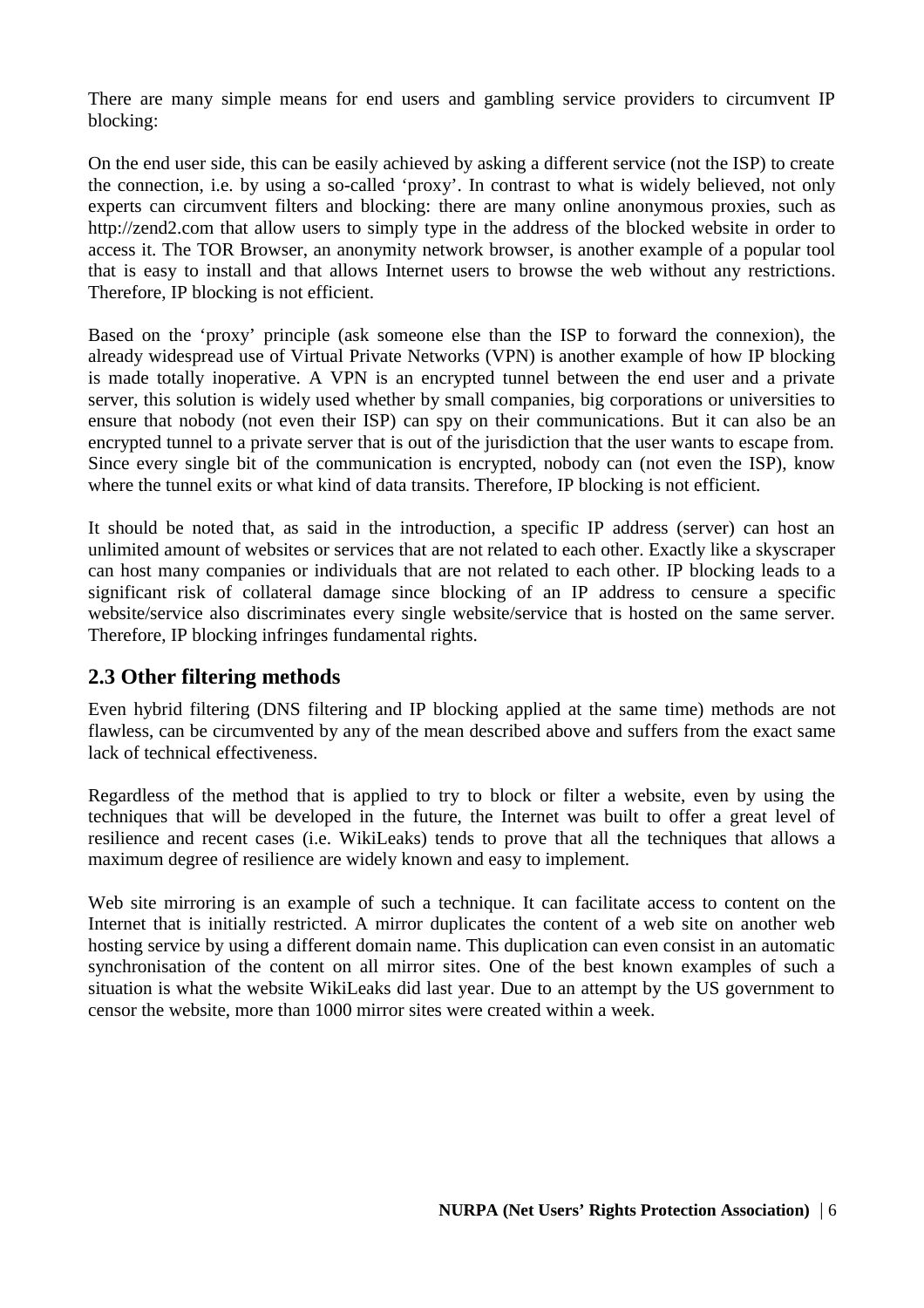*(51) What are your views on the relative merits of the methods mentioned above as well as any other technical means to limit access to gambling services or payment services?*

### **3. Unintended consequences**

IP blocking measures tend to cause enormous collateral damage. Whenever a range of IP addresses is being blocked, it is very likely that other services might be unintentionally affected. Since each IP addresse can also potentially be shared by several websites, there is a risk of collateral filtering of additional unrelated Web sites. Many domains are accessible under the same IP address since the year 1999. In order to save resources, 'IP sharing' or 'virtual hosting' is very common today. Therefore, it is almost impossible to rule out unintended blocking of websites with entirely legal content.

As shown above, there is thus a risk of 'overblocking'. Even the most precise technology, such as hybrid filtering method used in the United Kingdom the so-called 'Cleanfeed' method, is not without flaws leading to the filtering of legal websites, as shown by the accidental filtering of the websiteWikipedia in 2008  $^8$  or the blocking of 84.000 legal website by mistake in the USA recently<sup>[9](#page-6-1)</sup>. Therefore, such measures are incompatible with the European Court of Human Rights' doctrine of 'proportionality'.

By introducing such measures, there is also a risk of the creation of a censorship infrastructure in Europe. In Italy, for instance, web blocking has first been introduced for copyright related infringements but is now being more and more extended and since July 2011, even a perfectly legal proxy site was censored.

Since blocking measures are not effective, as shown above, there is also a great danger that the introduction of the proposed measures opens the way to the development and use of more effective and even more invasive technologies, such as Deep Packet Inspection. Due to the lack of efficiency, more sophisticated means of blocking content deemed to be illegal could be introduced. However, in the long term users might develop technologies to them circumvent — a prospect which worries cyber security forces.

What is more, the introduction of web blocking and filtering systems might increase the market for the surveillance and censorship technologies. Already today, technologies developed and produced in the Western countries are contributing to censorship in authoritarian regimes. A report from March 2011 found that at least nine Middle Eastern and North African state censors use Westernbuilt technologies to impede access to online content  $10$ .

<span id="page-6-0"></span><sup>8.</sup> http://en.wikinews.org/wiki/British\_ISPs\_restrict\_access\_to\_Wikipedia\_amid\_child\_pornography\_allegations

<span id="page-6-1"></span><sup>9.</sup> http://torrentfreak.com/u-s-government-shuts-down-84000-websites-by-mistake-110216/

<span id="page-6-2"></span><sup>10.</sup> http://opennet.net/west-censoring-east-the-use-western-technologies-middle-east-censors-2010-2011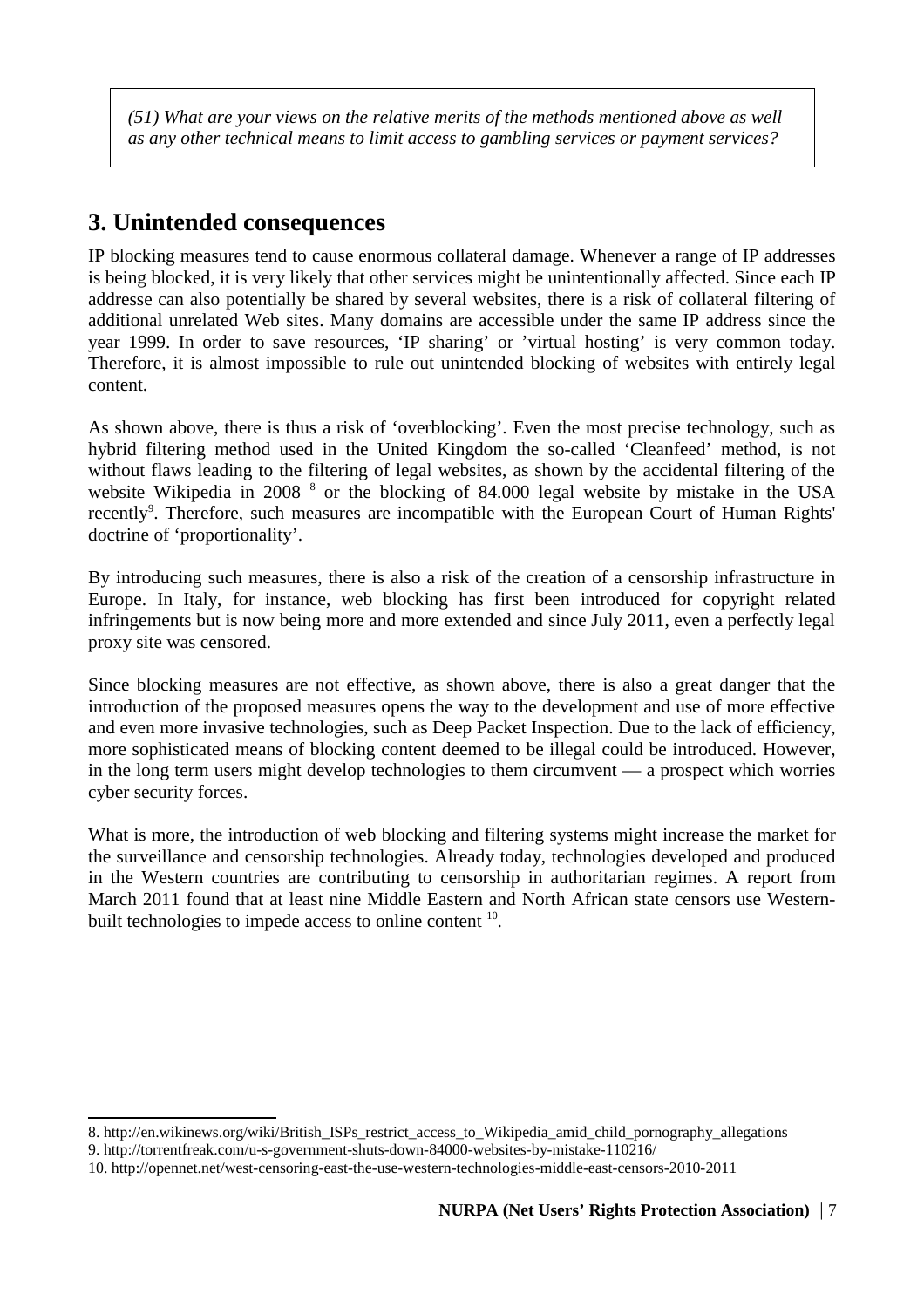## **4. Web blocking measures violate fundamental rights**

The NURPA does not consider the above mentioned methods to have any merits.

On the contrary, the deployment of a web blocking and filtering system would restrict European citizens' freedom of expression and of information.

Directive 2009/140 states that restrictions to the access to the internet 'should be in accordance with the European Convention for the Protection of Human Rights and Fundamental Freedoms' and that they 'shall be subject to adequate procedural safeguards in conformity with the European Convention for the Protection of Human Rights and Fundamental Freedoms'<sup>11</sup>. The European Court reiterated the importance of freedom of expression as one of the preconditions for a functioning democracy. Therefore, even if a legal basis exists for blocking access to websites, any interference must be proportionate to the legitimate objective pursued <sup>[12](#page-7-1)</sup>. Furthermore, according to EuropeanCourt jurisprudence, any restrictions need to be necessary in a democratic society  $^{13}$ . However, blocking access to the websites of foreign or unlicensed gambling services that redirects users to licensed websites is neither a proportionate nor a necessary measure in a democratic society since it does not seem to protect users from their 'gambling addiction'.

The Green paper suggests the implementation of blocking measures without the involvement of an impartial regulatory body or a court order. ISPs would have to police the Internet which makes regulation less predictable and less democratic – the right to communication will be limited without any legal basis. This would result in private companies becoming a sort of censorship authority. However, the European Court notes that the most important requirement of Article 10 of the European Convention on Human Rights is that any interference by a public authority with the exercise of the freedom of expression should be lawful. The second paragraph of Article 10 clearly stipulates that any restriction on expression must be 'prescribed by law'. Voluntary blocking mechanisms and agreements as well as self-regulation mechanisms would clearly be in breach of Article 10.

The NURPA is opposed to the increase of Internet service provider liability or other 'intermediary liability' with regards to the blocking of illegal or unauthorized betting services. We are therefore against proposals that could circumvent the exemptions for 'mere conduit' provided to technical intermediaries by the E-Commerce Directive, violate the principle of network neutrality or turn telecommunication providers into watchdogs or a 'private digital police'.

Instead, the European Commission should uphold Article 15 of the Electronic Commerce Directive which prevents Member States from imposing on internet intermediaries a general obligation to monitor the information they transmit or store. The NURPA recommends that the European Commission preserves limitations on liability for Internet intermediaries.

<span id="page-7-0"></span><sup>11.</sup> http://eur-lex.europa.eu/LexUriServ/LexUriServ.do?uri=OJ:L:2009:337:0037:0069:EN:PDF

<span id="page-7-1"></span><sup>12.</sup> Bladet Tromsø and Stensaas v. Norway [GC], no. 21980/93, ECHR 1999-III

<span id="page-7-2"></span><sup>13.</sup> Sunday Times v. UK (No. 2), Series A No. 217, 26.11.1991, para. 50; Okçuo\_lu v. Turkey, No. 24246/94, 8.7.1999, para. 43.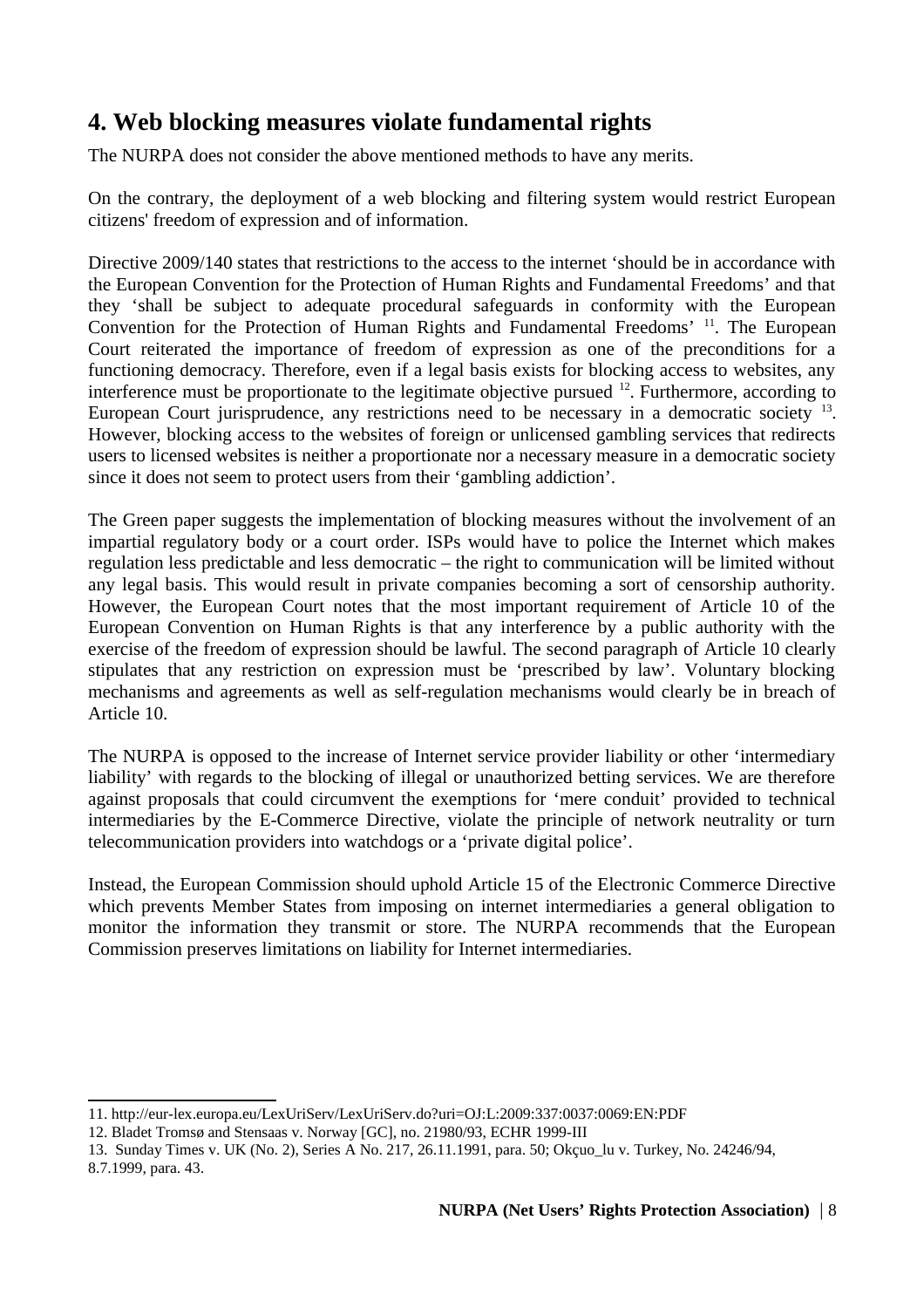It should also be noted that the United Nations has said very recently that access to the Internet is a human right. Special rapporteur Frank La Rue dedicated an entire chapter of this report to the danger of blocking  $^{14}$  $^{14}$  $^{14}$  and stressed the following (p. 10):

*'Firstly, the specific conditions that justify blocking are not established in law, or are provided by law but in an overly broad and vague manner, which risks content being blocked arbitrarily and excessively. Secondly, blocking is not justified to pursue aims which are listed under article 19, paragraph 3, of the International Covenant on Civil and Political Rights, and blocking lists are generally kept secret, which makes it difficult to assess whether access to content is being restricted for a legitimate purpose. Thirdly, even where justification is provided, blocking measures constitute an unnecessary or disproportionate means to achieve the purported aim, as they are often not sufficiently targeted and render a wide range of content inaccessible beyond that which has been deemed illegal. Lastly, content is frequently blocked without the intervention of or possibility for review by a judicial or independent body.'*

The OSCE report, published in July 2011, mentions as well that

*'Everyone should have a right to participate in the information society and states have a responsibility to ensure citizens' access to the Internet is guaranteed.'*

Concerning blocking systems it states (p. 21):

*'There is concern that voluntary blocking mechanisms and agreements do not respect due process principles within the states in which they are used. In the absence of a legal basis for blocking access to websites, platforms and Internet content, the compatibility of such agreements and systems with OSCE commitments, Article 19 of the Universal Declaration and Article 10 of the European Convention on Human Rights is arguably problematic.'*

In its Green paper the Commission suggests furthermore that the blocking system will depend on a pre-defined and updated list of items to block. However, if the blocking list cannot be published, it means proper transparency and safeguards will be impossible.

<span id="page-8-0"></span><sup>14.</sup> United Nations, Report of the Special Rapporteur on the promotion and protection of the right to freedom of opinion and expression, 16 May 2011.

http://nurpa.be/resources/downloads/20110516\_ONU-report-protection-promotion-freedom.pdf